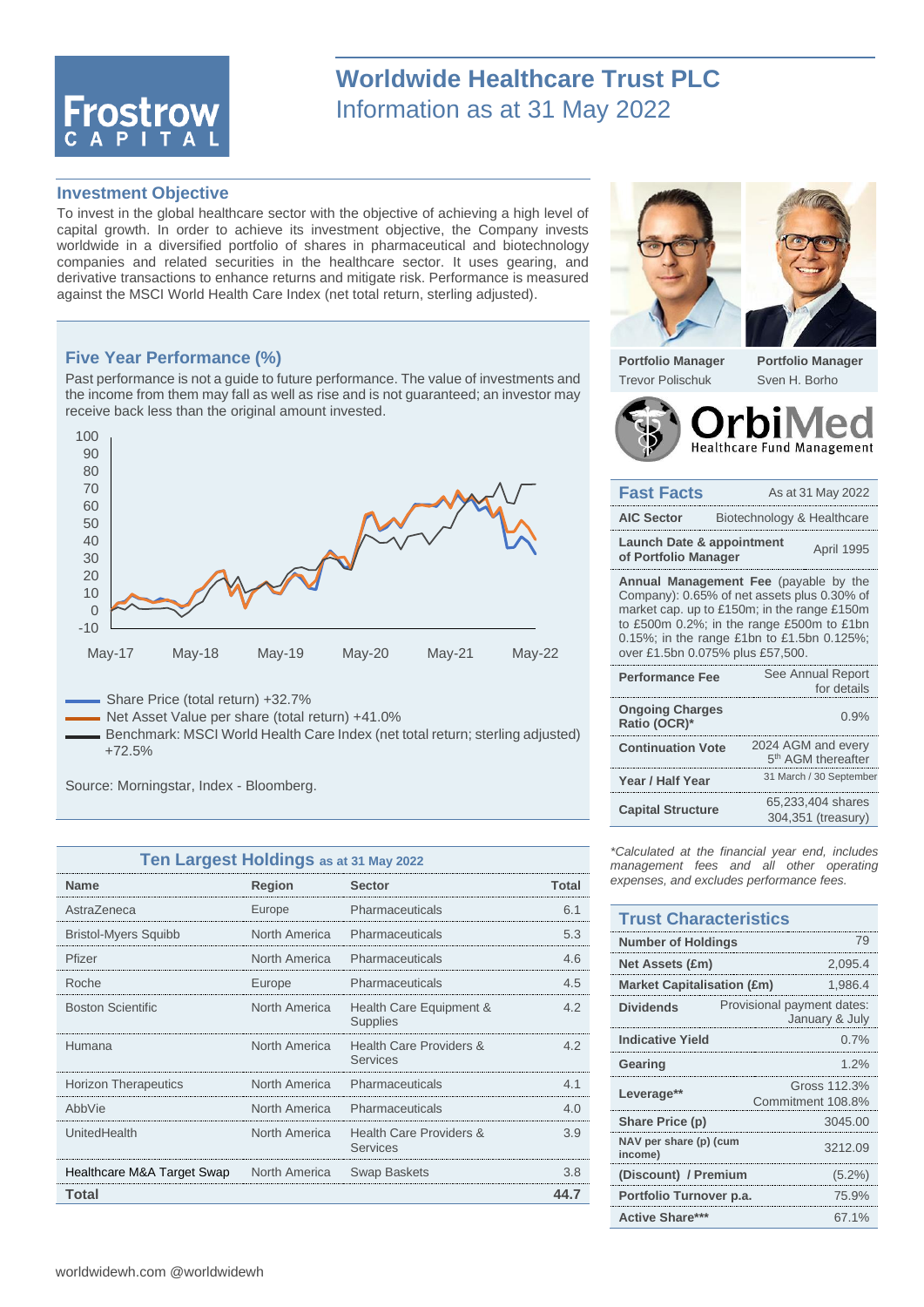# **Frostrow**

# **Worldwide Healthcare Trust PLC** Information as at 31 May 2022

### **Sector, Region\*\* & Asset Class\*\*\* Breakdown at 31 May 2022\* (%)**

| Pharmaceutical                     | 35.3 North America                       |       | 68.1 Listed Equities |     |
|------------------------------------|------------------------------------------|-------|----------------------|-----|
| Healthcare Equipment /<br>Supplies | 18.6 Europe                              |       | 14.2 Unquoteds       | 7.8 |
| Biotechnology                      | 17.8 China / Hong Kong 11.9 Equity Swaps |       |                      | 58  |
| Healthcare Providers /<br>Services | 17.8 India                               |       | 3.3 Total            |     |
| Life Sciences Tools &<br>Services  | 6.5 Japan                                | 2.5   |                      |     |
| <b>Swap Baskets</b>                | 3.8 Total                                | 100.0 |                      |     |
| Variable Interest                  |                                          |       |                      |     |
| Total                              |                                          |       |                      |     |

\*Calculation based on economic exposure and expressed as a % of the total economic exposure. This includes all derivatives as an economically equivalent position in the underlying holding.

\*\*Geographical analysis based on country of primary listing.

\*\*\*Unquoted securities will not exceed 10% of the portfolio at the time of acquisition.

Source: All portfolio information sourced from Frostrow Capital LLP. Analysis excludes cash and cash equivalents, including liquidity funds.

### **Discrete Performance – Calendar Years (%)**

| <b>Percentage Growth</b><br><b>12 Month Return</b> | 2017 | 2018   | 2019 | 2020 | 2021   | YTD     |
|----------------------------------------------------|------|--------|------|------|--------|---------|
| <b>NAV</b>                                         | 16.5 | $-3.8$ | 31.9 | 20 O | $-0.4$ | $-11.7$ |
| <b>Share Price</b>                                 | 20.7 | $-5.0$ | 32 3 | 19.9 | $-26$  | $-15.5$ |
| Index                                              |      | 88     | 184  | 10.3 | 20 R   |         |

### **Standardised Discrete Performance (%)**

| <b>Percentage Growth 12</b><br><b>Month Return</b> | May 17-<br><b>May 18</b> | May 18-<br><b>May 19</b> | May 19-<br><b>May 20</b> | <b>May 20-</b><br><b>May 21</b> | <b>May 21-</b><br><b>May 22</b> |
|----------------------------------------------------|--------------------------|--------------------------|--------------------------|---------------------------------|---------------------------------|
| <b>NAV</b>                                         | 11 1                     | $-12$                    | 41.3                     | ント                              | $-114$                          |
| <b>Share Price</b>                                 | 1በ 6                     | $-0.9$                   | 39 R                     |                                 | $-172$                          |
| Index                                              |                          | 10 X                     | 26 3                     | ソツ                              |                                 |

Past performance is not a guide to future performance. The value of investments and the income from them may fall as well as rise and is not guaranteed. An investor may receive back less than the original amount invested.

Source: NAV (total return; fully diluted) & share price (total return) – Morningstar. Benchmark - Bloomberg.

*\*\* The Board has set the maximum leverage limit for both the Gross and the Commitment basis at 140% of the Company's Net Asset Value.*

*\*\*\* Active Share is expressed as a percentage and shows the extent to which a fund's holdings and their weightings differ from those of the fund's benchmark index. A fund that closely tracks its index might have a low Active Share of less than 20% and be considered passive, while a fund with an Active Share of 60% or higher is generally considered to be actively managed.*

| Codes                               |                      |  |  |  |
|-------------------------------------|----------------------|--|--|--|
| Sedol                               | 0338530              |  |  |  |
| <b>ISIN</b>                         | GB0003385308         |  |  |  |
| Legal Entity Identifier (LEI)       |                      |  |  |  |
|                                     | 5493003YBCY4W1IMJU04 |  |  |  |
| <b>Global Intermediary</b>          |                      |  |  |  |
| <b>Identification Number (GIIN)</b> |                      |  |  |  |
|                                     | FIZWRN.99999.SL.826  |  |  |  |
| <b>Bloomberg</b>                    | <b>WWH IN</b>        |  |  |  |
| <b>FPIC</b>                         | <b>WWH</b>           |  |  |  |

#### **Investment Policy**

The healthcare sector is global and accessing this market as a UK investor can be difficult. The Company offers an opportunity to gain exposure to pharmaceutical, biotechnology and related companies in the healthcare sector on a global scale. The Company invests in large companies with market capitalisations of over U.S.\$10bn, smaller companies below that size, as well as unquoted companies. The portfolio ranges from large multinational pharmaceutical companies with multiple products to unquoted emerging biotechnology companies. The Company's investment policy allows gearing, through borrowing, of up to 20% of net assets and a net exposure to derivative investments (excluding swaps) of up to 5% of the portfolio. Equity swaps may also be used, counterparty exposure here is limited to 12% of the portfolio at the time of acquisition. Unquoted securities will not exceed 10% of the portfolio at the time of acquisition.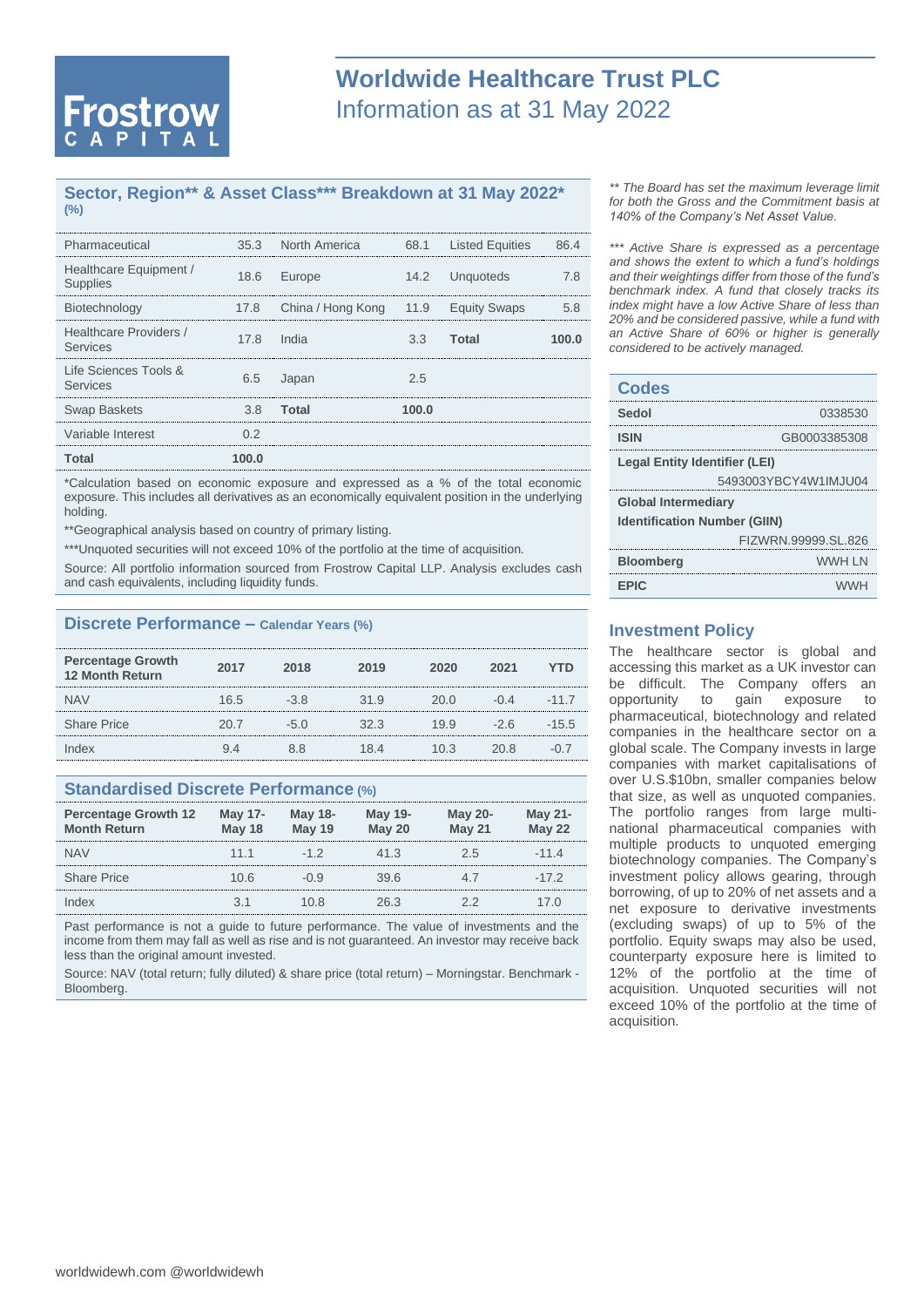

# **Worldwide Healthcare Trust PLC** Information as at 31 May 2022

### **Return vs Volatility (5 Years Annualised) – Chart (%)**



### **Commentary**

In May, the NAV per share total return was down 4.6%, the share price total return was down 4.8% and the MSCI World Health Care Index was up 0.2%, on a net total return, sterling adjusted basis.

Equity markets in May continued to grapple with major overhangs that have so far characterized trading in 2022, namely inflation, monetary tightening, and rising interest rates. The result was a roller coaster month with early stock market declines and a late month rally which resulted in essentially flat performance across major indices, including Healthcare. However, a notable exception was biotechnology, with small/midcap stocks experiencing another fall that did not recover into the month end (the XBI was down over 7% in sterling terms in May).

The top contributor in the month was Pfizer. The company reported better than expected first quarter revenues and earnings in early May and followed up with an astute acquisition of the neurology company, Biohaven Pharmaceutical, giving Pfizer a commercial blockbuster drug for the treatment of migraine headaches. Rising COVID-19 infections in the U.S. may have also contributed to a share price tail wind, given Pfizer's leading position in both vaccines and anti-viral treatments. Share price momentum continued for the Hong Kong-listed medical device maker, Shanghai Bio-Heart Biological Technology. The company's share price has now tripled (in sterling terms) since the late 2021 IPO. Finally, we note a contributor of import was Turning Point Therapeutics. The small/mid-cap oncology company was acquired for \$4.1 billion, a >120% premium, by Bristol-Myers Squibb as the company expands its large footprint of novel cancer treatments.

The largest detractor in May was from positioning within biotechnology stocks, which contributed to nearly half of the underperformance in the month. This was exacerbated by Roche whose shares fell after a disappointing update for their novel lung cancer drug candidate from the "TIGIT" class which failed to show meaningful efficacy after an interim analysis. Shares in the diagnostics company, Guardant Health, also fell after the company announced delays to their much anticipated "ECLIPSE" trial, pushing the read-out of this large-scale, liquid biopsy colorectal cancer screening study into yearend.

Looking ahead, we are encouraged by the acquisition activity we observed in the past two months, with several multibillion-dollar deals being consummated. We expect this trend to continue, if not accelerate, given the historic sell-off we have witnessed over the past 16 months that has decimated the valuations of the small/mid-cap biotechnology sector, creating incredible bargains that have not been seen before.

# **Discount / Premium Control Mechanism**

The Directors have adopted an active discount management policy through the use of share buybacks, with a view to limiting the discount to the cum income NAV per share at which the shares trade to no more than 6%. It should be noted, however, that it remains possible for the share price discount to the cum income NAV per share to be greater than 6% on any day. Shares bought back may be held in treasury for reissue at later dates at a premium to the prevailing cum income net asset value per share. Any shares left in treasury are cancelled around the time of the AGM. In order to help prevent the share price trading at a significant premium to the NAV per share, the Company has the ability to issue new shares at a 0.7% premium to the cum income NAV per share.

### **How to Contact Us**

**Frostrow Capital LLP** 25 Southampton Buildings London, WC2A 1AL

Tel.: 0203 008 4910 Fax: 0203 043 8889

Website: [www.frostrow.com](http://www.frostrow.com/) Email: [info@frostrow.com](mailto:info@frostrow.com)